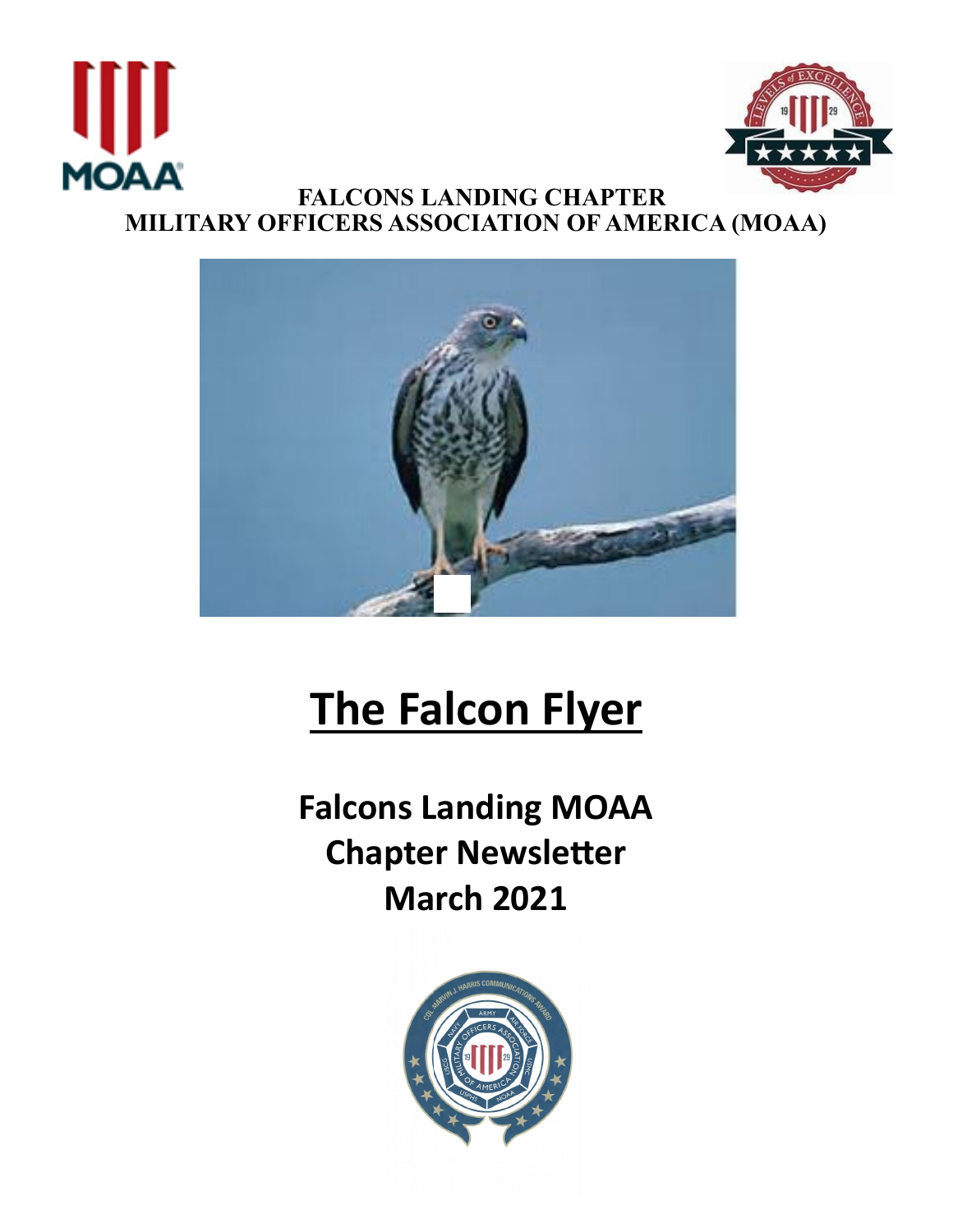# **CHAPTER PRESIDENT'S MESSAGE, March 2021**

**I am happy to announce that our Chapter was recognized in the latest issue of MOAA Magazine (April) for the support we provide to Loudoun County veterans in need. We provide this support in partnership with the Community Lutheran Church in Sterling,** 

**Virginia by way of the Loudoun County Veterans Support program. This program is possible thanks to your kindness and generosity. I would especially like to thank Don McCarthy, our Director of Public Affairs and Howard Schue, our Chapter LVFS Coordinator.** 

**As you know, Clair Wylie has retired as the Legislative Affairs Director after two years of outstanding service to the Falcons Landing MOAA Chapter community. We wish her the best in her continued journey serving the community as the Secretary of the Falcons Landing Residents Council. I am pleased to announce that the Board approved the appointment of Jim Hardy to the Legislative Affairs position pending formal election by the general membership at the next membership meeting. Jim is a retired Marine Lieutenant Colonel and has been a Chapter member for 10 years. He served as Secretary in 2010**



*Never Stop Serving!*

# **Bob Manning, Chapter President**

## **Mission Statement**

*Our Chapter provides programs which support: those who are serving; those who have served; and those who have survived, while placing special focus on community support.*

## **Support of MOAA National**

**MOAA is a nonprofit veterans' association dedicated to maintaining a strong national defense and ensuring our nation keeps its commitments to currently serving, retired, and former members of the uniformed services and their families and survivors. The Falcons Landing Chapter is one of more than 400-plus local organizations affiliated with National MOAA. We support the national organization through support of legislative priorities and are active in our community supporting two JROTC programs, helping recovering and needy veterans, and providing speakers to community service organizations.** 

#### **Table of Contents**

| <b>President's Message, Mission Statement, Table of Contents</b> | Page 2 |
|------------------------------------------------------------------|--------|
| <b>Chapter and Legislative Information</b>                       | Page 3 |
| <b>January Chapter Board Meeting</b>                             | Page 4 |
| <b>February Chapter Board Meeting</b>                            | Page 5 |
| <b>Gathering, NASA Mars Rover Landing, Leadership Recruiting</b> | Page 6 |
| <b>Chapter Quarterly/Board Meeting</b>                           | Page 7 |
| <b>National Vietnam Veterans Day</b>                             | Page 8 |
| <b>Chapter Events, Officers &amp; Directors, Member Status</b>   | Page 9 |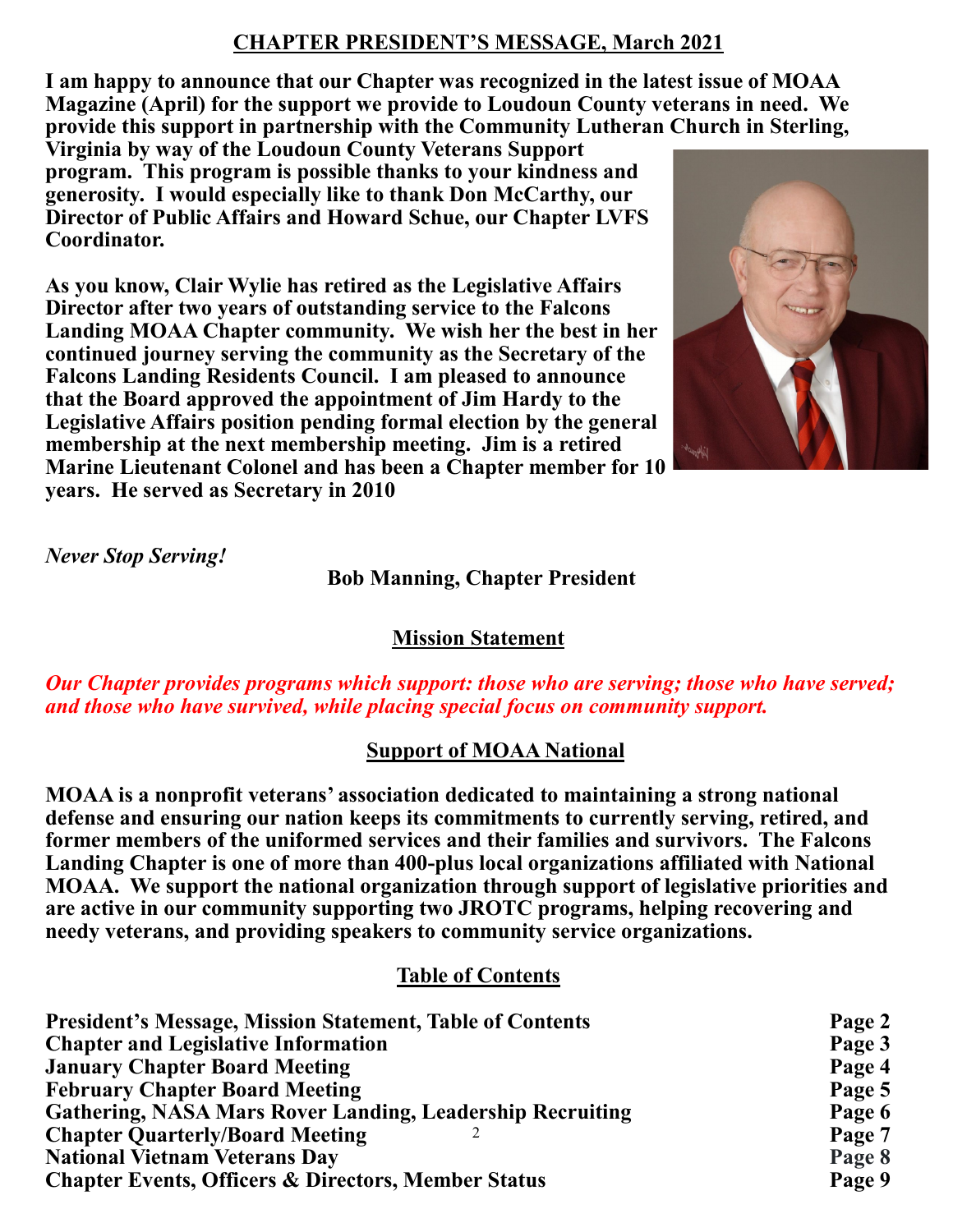## **Chapter and Legislative Information**

#### **Chapter Membership Information**

**MOAA membership is open to those who hold, or have ever held, a warrant or commission in any component of the Army, Marine Corps, Navy, Air Force, Coast Guard, Public Health Service, NOAA, and their surviving spouses. If you know a prospective member, please contact Lowell Jones (703-444- 9530) to receive information on the benefits of chapter membership. This is an opportune time to convert to a MOAA Life Membership, because MOAA is still giving a 10% discount on a membership conversion. A MOAA life Membership indicates your strong support for MOAA's goals. For more information, please call a MOAA representative at (800) 234-6622.**

**How to navigate through our new Chapter website. The website address is falconsmoaa.org. Please note that a password is required to open the Documents Section/Tab and is for use by members only. Members may obtain the password from Lowell Jones at lowsanj@verizon.net.**

#### **Legislative Affairs Report Information**

**Periodically, MOAA will lobby Congress to take legislative action to preserve our retiree benefits. The probability of favorable legislative action is in direct proportion to the number of voters who register support. MOAA sometimes includes postcards and letters in its magazine (Military Officer) for us to sign and mail to our representatives (identified for us). The MOAA Newsletter may also include an online access to act. It is imperative that we do so. To access the MOAA Newsletter for source data, copy this web address http://www.moaa.org and paste to your browser's search bar. After on site, click on "MOAA - Home/Official Site," go to "Publications & Media/Email Newsletter," and provide your email address. This will help you register to receive the current newsletters. You can then click on the desired subject in the newsletters and get more details. If you are not registered with MOAA National for this, call the front desk (800) 234-6622, and you'll be guided on how to receive the newsletter on a desired schedule. Have your MOAA National membership number available. If you don't have email or have questions on obtaining this information, contact Jim Hardy, Legislative Liaison, at (571) 239-6843.**

**Our Chapter publishes a monthly Legislative Update for all members and works with MOAA to recommend to members that they support MOAA legislative initiatives by contacting their legislators. MOAA staff and Chapter members meet with members of Congress annually in a visit called "Storming the Hill," normally in April. You may review important MOAA legislative issues and activities on the MOAA website by visiting the Take Action section at http://takeaction.moaa.org. National MOAA and the Falcons Landing Chapter, MOAA, are politically nonpartisan but seek to remain informed on political matters of concern to veterans at both the state and local levels.**

#### **MOAA Legislative Priorities**

**Provide force structure and funding to sustain and strengthen the all-volunteer force. Provide hardgained benefits for active, guard/reserve, and retired community.** 

**Objectives: Ensure the maintenance of end strength, along with pay increases, tied to employment cost index; maintain current TRICARE benefits and medical support structure; maintain basic housing allowances and decent housing availability; maintain privileges associated with commissary and exchange benefits; maintain veterans quality health care and backlog of disability claims.**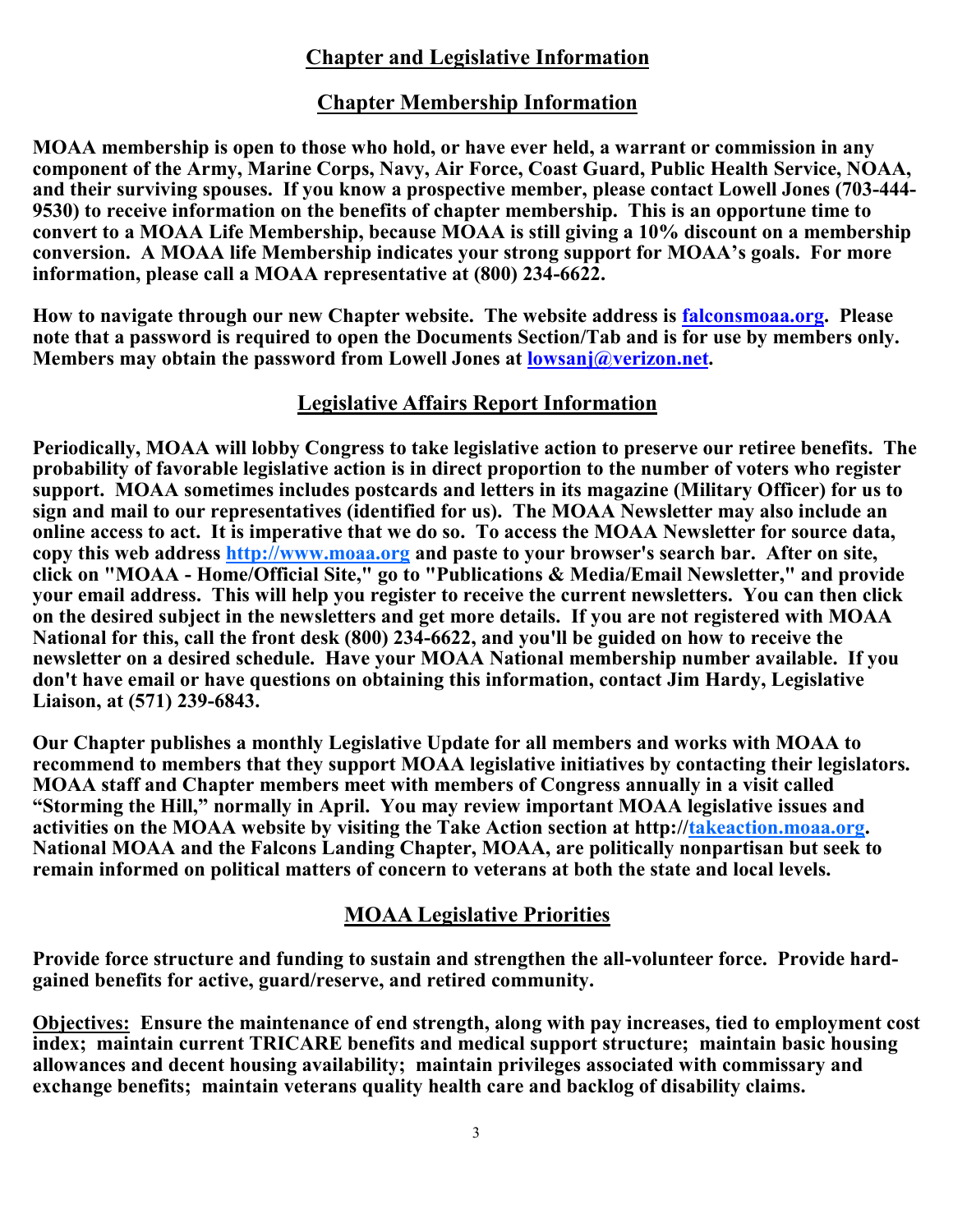## **MOAA Chapter Board Meeting, January 25, 2021**

**This meeting was a virtual presentation to Board members by Chapter President Bob Manning. Secretary's Report: Board approved minutes using annual meeting presentation slides with the addition of the two reports requested by Phil Walsh (November Legislative Report and letter to membership ratifying the 2021 slate of officers and directors and the results of the email vote). Treasurer's Report: Peter Scott. Opening Balance, 1 October \$8,594. Income: Dues \$155, Refunds not cashed \$105, Donations \$6,680. Total Income \$6,940. Expenses: Copying \$106, Candy \$16, State Corp. Com. \$56, Postage: \$8. Total Expenses: \$186. Closing Balance, 31 December: \$15,349. Additional \$2K received, 7 January for scholarships. 15 January, received Chapel Committee grant to LVFS for \$5,000. Designated funds: Scholarships (\$3,000 LTG Pustay) \$4,350.** 

**Membership Report: Lowell Jones. Membership Status – January 2021**

|                         | <b>Premium</b> | <b>Surviving</b> |     |              |
|-------------------------|----------------|------------------|-----|--------------|
|                         | <b>Members</b> | <b>Spouses</b>   | Hon | <b>Total</b> |
| As of December 31, 2020 | 119            | 63               |     | 182          |
| As of January 25, 2021  | 119            | 64               |     | 183          |

**Legislative Report: Bob Manning. December report distributed. January/February report will be published early February. Discussion/agreement to have reports published monthly. Auxiliary Report: Vicki Estey. Surviving spouse information now available on the Chapter website. Results from last recruitment letter - six spouses of Premium Chapter members have joined and participated and one surviving spouse has participated. Volunteer hours for October through December 2020 - 180. Volunteer efforts include home visits, phone visits, emails, cards sent, cookie baking, personal shopping, counseling visits, meal preparation, walking visits, and outdoor exercise (pickle ball).**

**Public Affairs : Don McCarthy. Article on Loudoun Veterans Family Support (LVFS) will be highlighted in the April 2021 issue of the MOAA magazine (Military Officer). Community Speakers Program: Max Johnson. No Updates.**

**JROTC: Stan King. No Updates.**

**Personal Affairs: Kathy Trossbach. Sent out five consolation letters, including First Step papers. Answered questions by phone for a number of people.**

**Virginia Council of Chapters (VCOC): Bob Manning. Legislative and General Meeting - January 12. Guest speaker - Captain Jim Carman, USN (Ret), MOAA National Vice President Council/Chapter and Member Support. Covered Strategic focus areas, 2021 legislative priorities, membership concerns - 350,000 members (47% Life, 15% Premium, 35% Basic). Shout out to Falcons Landing for service to veterans in need, \$5000 Grant. 91 members of Congress have military service. VCOC membership - 2342. Proposed budget - \$7500. Loudoun County Community Veteran Engagement Board (LCCVEB): Jim Mullen. There are a couple of events (virtual) in February designed to assist veterans find a job. Check out at www.lccveb.com.**

**Loudoun Veterans and Family Support (LVFS): Howard Schue. Total expenditures: General Fund \$8,926.63. Community Outreach Grant \$2,500. COVID-19 Relief Fund Grant \$5,000. Total - \$16,426.63. Average Assistance/Veteran \$821. For 20 Veterans: Assisted rent, utilities, car payment, storage, wheelchair accessibility, mold remediation, mortgage, fuel oil, auto repairs. Peter Scott informed Board that there are other veteran service organizations in addition to LVFS that contribute to supporting Loudoun County veterans in need. The Gathering: Bill Hilsman. Probably will return to the Gathering after the second round of vaccinations. Initially, program will have similar format as before the last restrictions. Possible to watch the live Mars landing broadcast of the Land Rover (Perseverance), February 18, 2021.**

Leadership Recruiting Committee: Phil Walsh.<sup>4</sup> See separate discussion on page 6. **President's Updates: Bob Manning. Submitted application for the MOAA Communications Award - newsletter and website categories. Levels of Excellence Award - due in May. VCOC newsletter, The Crier, will highlight and publish our Veterans Day program article.**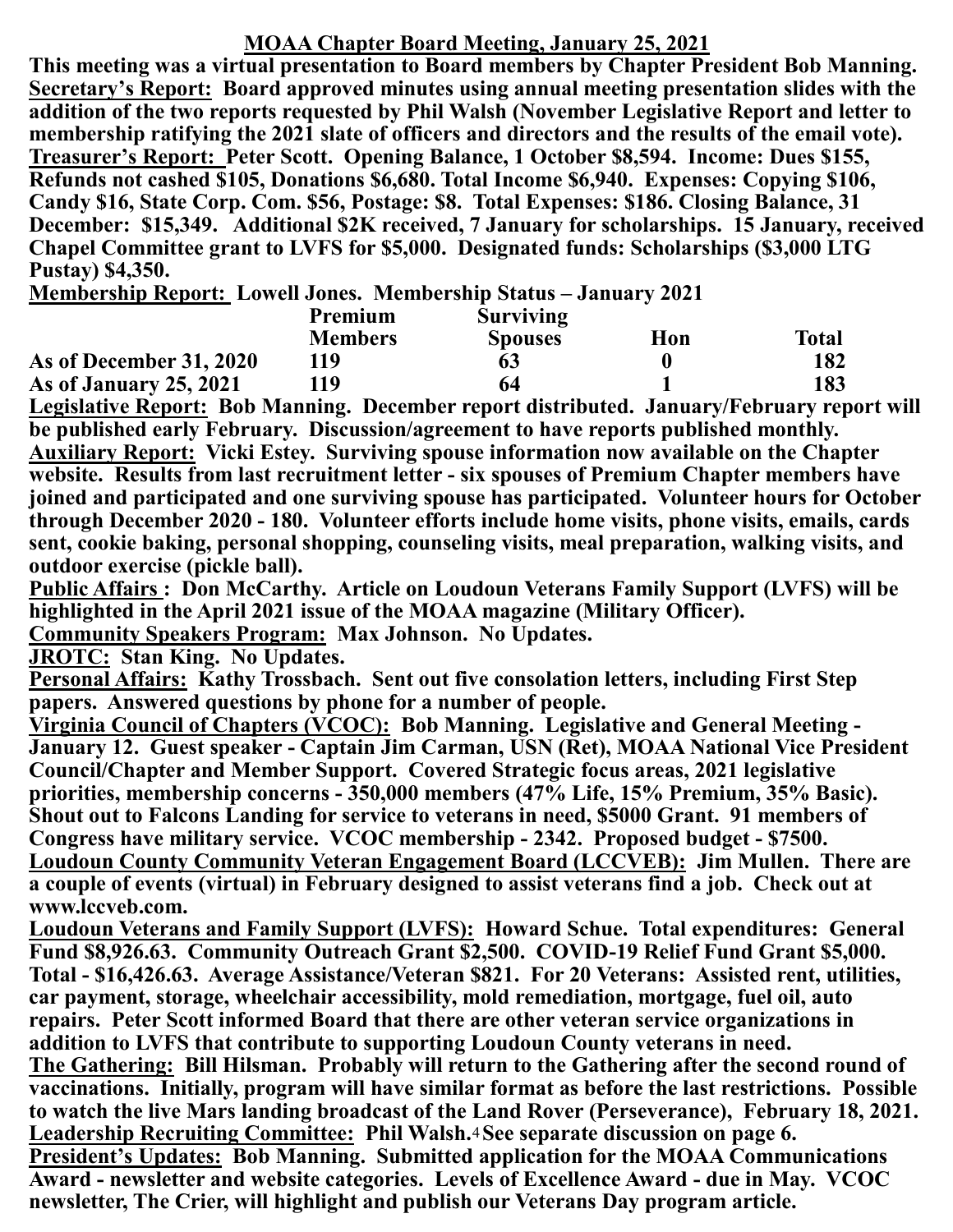**President Bob Manning: Called meeting to order via Zoom. Led the Pledge of Allegiance. Secretary's Report: The January 2021 Board Meeting Minutes were published by the President. The minutes were approved.**

**Treasurer's Report: Peter Scott. Financials thru January 2021** 

**Opening Balance (1 January):** \$15,349

 **Income: \$2,134 (Dues - \$134, Donations - \$2000) Expenses: \$120 (VCOC Dues—120) Closing balance: \$17,362**

**New Business: Balanced checkbook and bank statements for January. Received \$90 for recruitment from MOAA. Treasurer's Report was approved.** 

**Membership Report: Lowell Jones.**

|                                | Premium        | <b>Surviving</b> | <b>Honorary</b> | <b>Total</b> |
|--------------------------------|----------------|------------------|-----------------|--------------|
| As of                          | <b>Members</b> | Spouses*         | <b>Members</b>  |              |
| December 31, 2020 119          |                | 63               |                 | 182          |
| <b>February 18, 2021 118</b>   |                | 64               |                 | 182          |
| *Surviving Spouses = Auxiliary |                |                  |                 |              |

**Total National Members: 175 (96%); Total National Life Members: 124, (68%) Legislative Report: Bob Manning. January and February reports were compiled and published by Bob. He will continue to publish the report while the search continues for a Legislative Liaison Director. Auxiliary: Vicki Estey. Volunteer hours for January: Premier Chapter Members - 8; Spouses - 38; Surviving Spouses - 3; TOTAL - 49. New memberships for February and March: Spouse of Premier Member - 1; Surviving Spouse - 1. Will be meeting with new prospect. Continued candy purchases for The Johnson Center and West Falls, which are used as prizes for Bingo and other games. Public Affairs: Don McCarthy. The LVFS article is scheduled to be highlighted in the April issue of the MOAA magazine (Military Officer).**

**Speakers Program: Max Johnson. No updates.**

**JROTC: Stan King. Chantilly Academy AFROTC - One \$1K John S. Pustay STEM Scholarship, One \$1K scholarship, and two \$500 scholarships provided. Loudoun High School NJROTC - Two \$1K scholarships and two \$500 scholarships provided. Both schools acknowledged with gratitude. Schools are not yet in session, and training is vital. MOAA depleted their stock of medals, and are not supplying them to us.** 

**Personal Affairs: Kathy Trossbach. Handling more calls than usual from residents and families on personal affairs. All questions were answered. Wrote two sympathy cards and enclosed First Steps guides.**

**Loudoun Veterans and Family Support (LVFS): Howard Schue. Since last Board meeting, we have assisted 5 veterans - total of \$2,263. Two were impacted by COVID and two needed temporary housing one sadly died. All contributions were made along with other Veteran Support Officers (VSOs). There are 8 - 10 VSOs. The Chapel Fund grant of \$5,000 was made to Community Lutheran Church, avoiding a conflict of interest with our Chapter. A budgeted \$3000 to LVFS was approved.** 

**Virginia Council of Chapters (VCOC): Bob Manning. Each year, VCOC awards "Legislator of the Year" at the State and Local levels. For 2020, Congressman Denver Riggleman (VA05) as Federal Legislator of the Year and Senator Bryce Reeves (R 17th District) as State Legislator of the Year. Next meeting - April 6th.** 

**Loudoun County Community Veteran Engagement Board (LCCVEB): Jim Mullen. There have been two night meetings and a report from Tom Grant. It has been acknowledged that LVFS and MOAA are key players. Several veterans' organizations are looking for members. We are usually one of the first to step up to help in any request for assistance. The \$3000 we have budgeted will be needed.** 

**The Gathering: Bill Hilsman. The NASA "Mars Rover Landing" event will be shown on local TV on February 18.**

**Leadership Recruiting Committee: Phil Walsh. Members are: Phil, Lowell Jones, Peter Scott. Compiled a list of potential Board members. Solicitation letters were sent. No direct responses yet. Personal contacts were made. Search continues for current vacancies—2nd Vice President and Legislative Affairs Director. See separate discussion on page 6.** 

**President's Updates: Bob Manning. The quarterly meeting will be taped and edited for airing on local channel 970. Scheduled for March 18, 2:30 PM by Zoom.**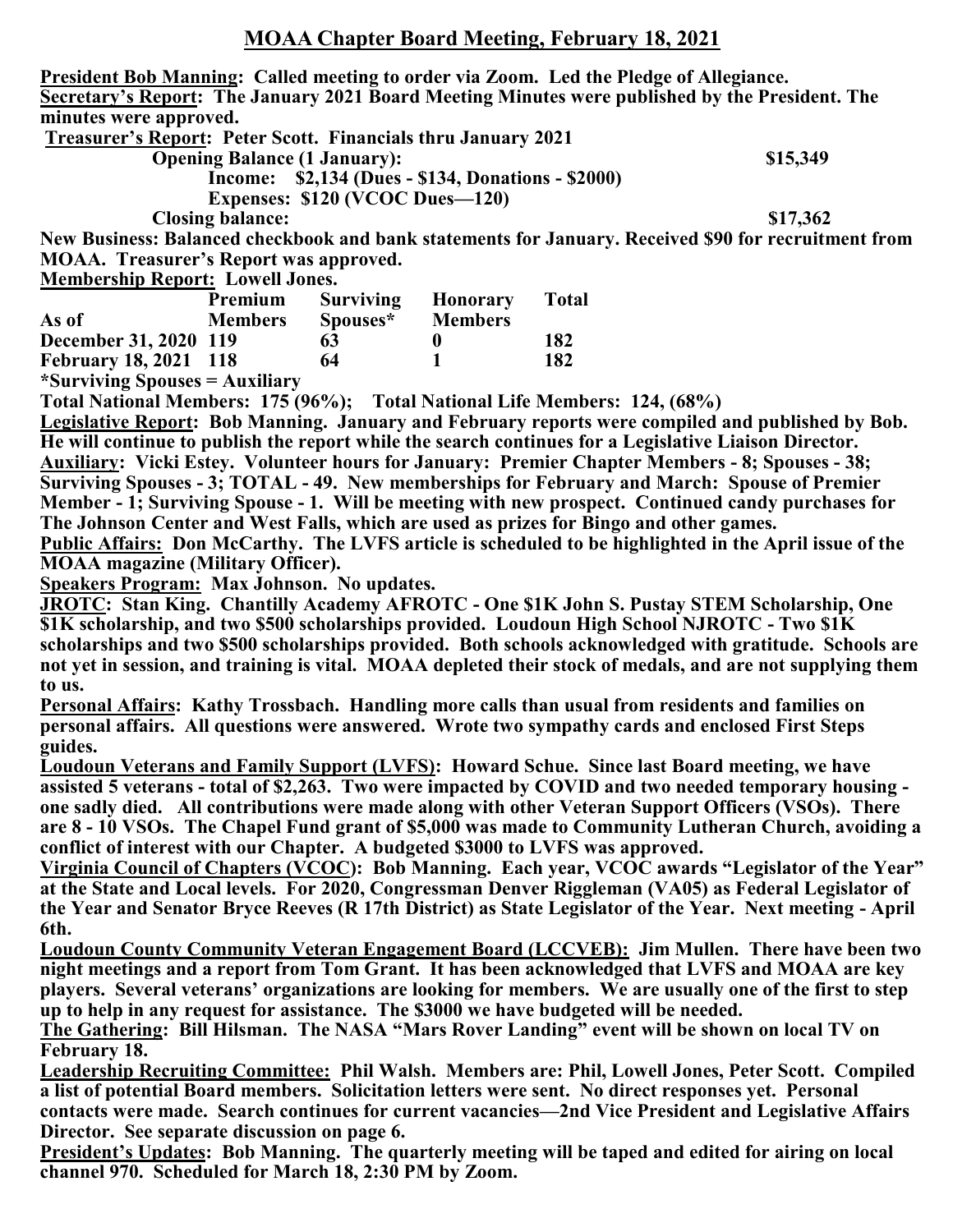



**The Committee is now stood up – Phil Walsh (Chair), Lowell Jones, and Peter Scott. Began with a review of the current chapter membership roster. The plan is to put out a letter to the membership specifically soliciting interest in serving in a Chapter leadership position, review the roster, and receive Board member input and responses to our solicitation letter -- identify "potential chapter office holders/board members." Committee members will meet to compare respective lists – and then agree on a single list of members to be "targeted" for further recruitment effort. Obviously place particular emphasis on filling our current vacancy – Legislative Affairs. Also prioritize our future potential job vacancies. Committee members conduct one-on-one interviews with each person on the list. Also invite persons with interest to come to Board meetings to observe what we do and how we do it. Consolidate**  results and come up with a final list of potential new Chapter officers/board members for **discussion at a special Board meeting. At that meeting, attempt to align interested people with jobs expected to become vacant at the end of 2021. Prepare a slate of officers/board members for the fall 2021 Chapter election meeting. Committee to report progress at each Board meeting in 2021.** 

18th Board meeting, the Board subsequently approved the appointment of Jim to that **At the invitation of the Recruiting Committee, five residents (deemed potential future Board members) attended the March Board meeting as guests: Joe Cestaro, Harry Furney, Jim Hardy, John Kuspa, and Tom Owens. It was announced at the meeting that Jim Hardy had agreed to serve the Chapter as 2nd VP/Director, Legislative Affairs – with the Board reaffirming its desire to retain the definition of that officer position as stated. At the March position pending formal election by the general membership at the next membership meeting.**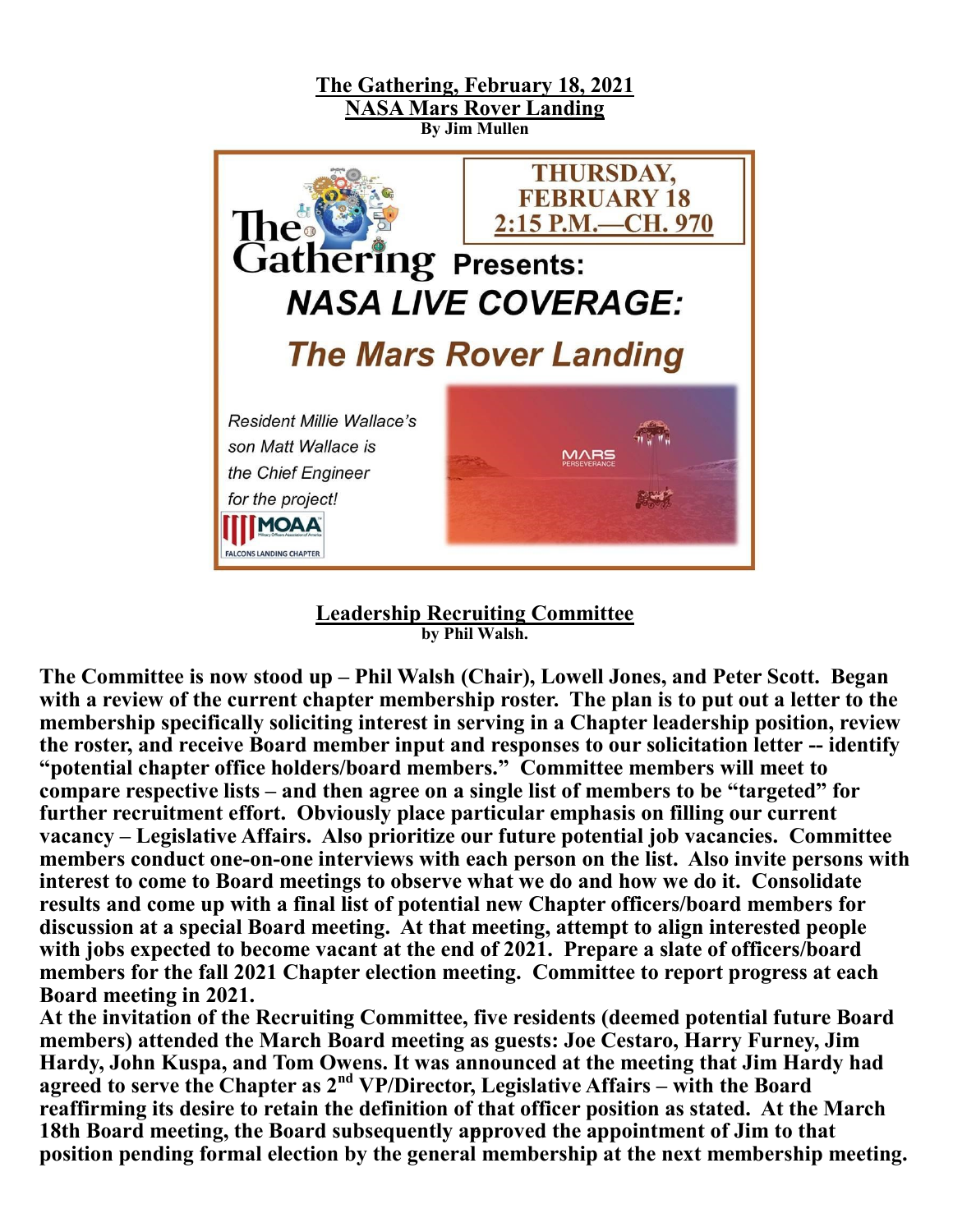**President Bob Manning: Called meeting to order via Zoom. Led the Pledge of Allegiance. Secretary's Report: The February 18, 2021 Board minutes were approved. Treasurer's Report: Peter Scott. Financials through February 2021** 

**Opening Balance (1 February):** \$17, 362

 **Income: \$90 (MOAA Recruitment)**

 **Expenses: \$3,088 (Auxiliary - \$36, LVFS - \$3,000, Reproduction - \$52)**

**Closing balance (28 February): \$14,364**

**New Business: Balanced checkbook vs. bank statements for February. Scholarships: \$4,350 (\$4,000,LtGen Pustay). Donations: \$500 - Scholarships, \$500 - LVFS. Treasurer's Report was approved.** 

**Membership Report: Lowell Jones.**

|                          |                |          | Premium Surviving Honorary Total |     |
|--------------------------|----------------|----------|----------------------------------|-----|
| As of                    | <b>Members</b> | Spouses* | <b>Members</b>                   |     |
| <b>December 31, 2020</b> | 119            | 63       |                                  | 182 |
| <b>March 18, 2021</b>    | 118            | 63       |                                  | 181 |
| $*l$                     |                |          |                                  |     |

**\*Surviving Spouses = Auxiliary**

**Total National Members: 174 (96%); Total National Life Members: 121 (68%)**

**Legislative Report: Bob Manning. March report published and distributed.**

**Auxiliary: Vicki Estey. Volunteer hours for February: Premier Chapter Members - 8; Spouses - 53; Surviving Spouses - 24; TOTAL - 85. This includes phone and coffee visits, emails or notes, personal shopping, orientation of new residents, etc. Met with 2 potential members: Spouse of Premier Member - 1; Surviving Spouse - 1. Received a member donation of Easter candy and acknowledgement of candy purchases for The Johnson Center and West Falls, which are used as prizes for Bingo and other games.** 

**Public Affairs: Don McCarthy. The LVFS article will be highlighted in the April issue of the MOAA magazine (Military Officer).**

**Speakers Program: Max Johnson. No updates.**

**JROTC: Stan King. Chantilly Academy AFROTC unit will have a virtual awards ceremony om May 1. Loudoun High School NJROTC has not announced a ceremony date yet. Personal Affairs: Kathy Trossbach. Sent 3 sympathy notes. Enclosed First Step notes. Answered First Step calls from 6 in family of resident category.**

**Loudoun Veterans and Family Support (LVFS): Howard Schue. Since 2016, partnered with Community Lutheran Church to work directly with Loudoun County veterans support coordinator, Tom Grant. Through October 2020, LVFS provided \$17,400 of support to 31 Loudoun County veterans and families in need.**

**Virginia Council of Chapters (VCOC): Bob Manning. Participated in the VCOC virtual leadership session 2021, March 9. Guest speaker, Peninsula Chapter member Col. Joe Sylso, USAF, adjunct faculty member at Rappahanock Community College. Cmdr. Linc Smith represented VCOC at the virtual retirement of the MOAA Senior Director, Council and Chapter Affairs, Terri Coles, USA, (Ret.) Next meeting, April 6 2021.**

**Loudoun County Community Veteran Engagement Board (LCCVEB): Jim Mullen. No report. The Gathering: Bill Hilsman. Gatherings so far this year: • Douglas MacArthur's Farewell to the Corps • Indivisible • I Love My Soldiers, Part I and Part II • Kaminski Initiative—AF Academy: The Institute for Future Conflict • NASA Perseverance MARS Launch • An Air Attaché in Latin America • Desert One, Part I and Part II • The Battery Technology Revolution.** 

Leadership Recruiting Committee: Phil Walsh.<sup>7</sup> Members are: Phil, Lowell Jones, Peter Scott. **See separate discussion on page 6.**

**President's Updates: Bob Manning. The application for the MOAA Level of Excellence Award has arrived. Suspense is May 1. National Vietnam Veterans Day program is March 29.**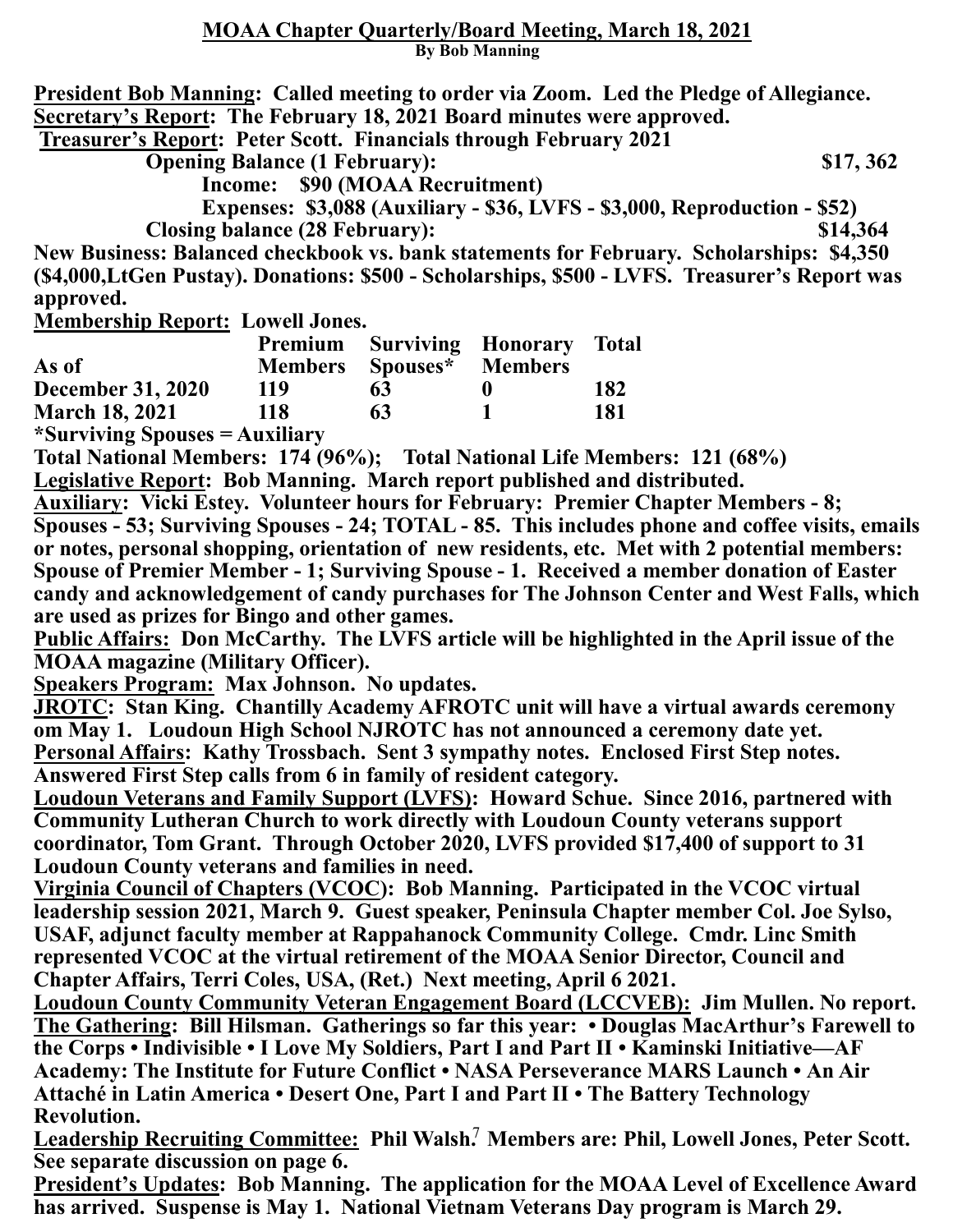**National Vietnam War Veterans Day, March 29, 2021 By Bob Manning**

**ALL FALCONS LANDING RESIDENTS AND STAFF ARE INVITED TO JOIN TOGETHER AS WE CELEBRATE NATIONAL VIETNAM WAR VETERANS DAY ON MONDAY, MARCH 29, 2021. THERE WILL BE A SPECIAL SHOWING OF THE NATIONAL GEOGRAPHIC DOCUMENTARY INSIDE THE VIETNAM WAR. BOB MANNING, PRESIDENT OF FALCONS CHAPTER, MOAA WILL PROVIDE INTRODUCTORY REMARKS. THE PROGRAM WILL BEGIN AT 1030 ON FLN, CHANNEL 970**